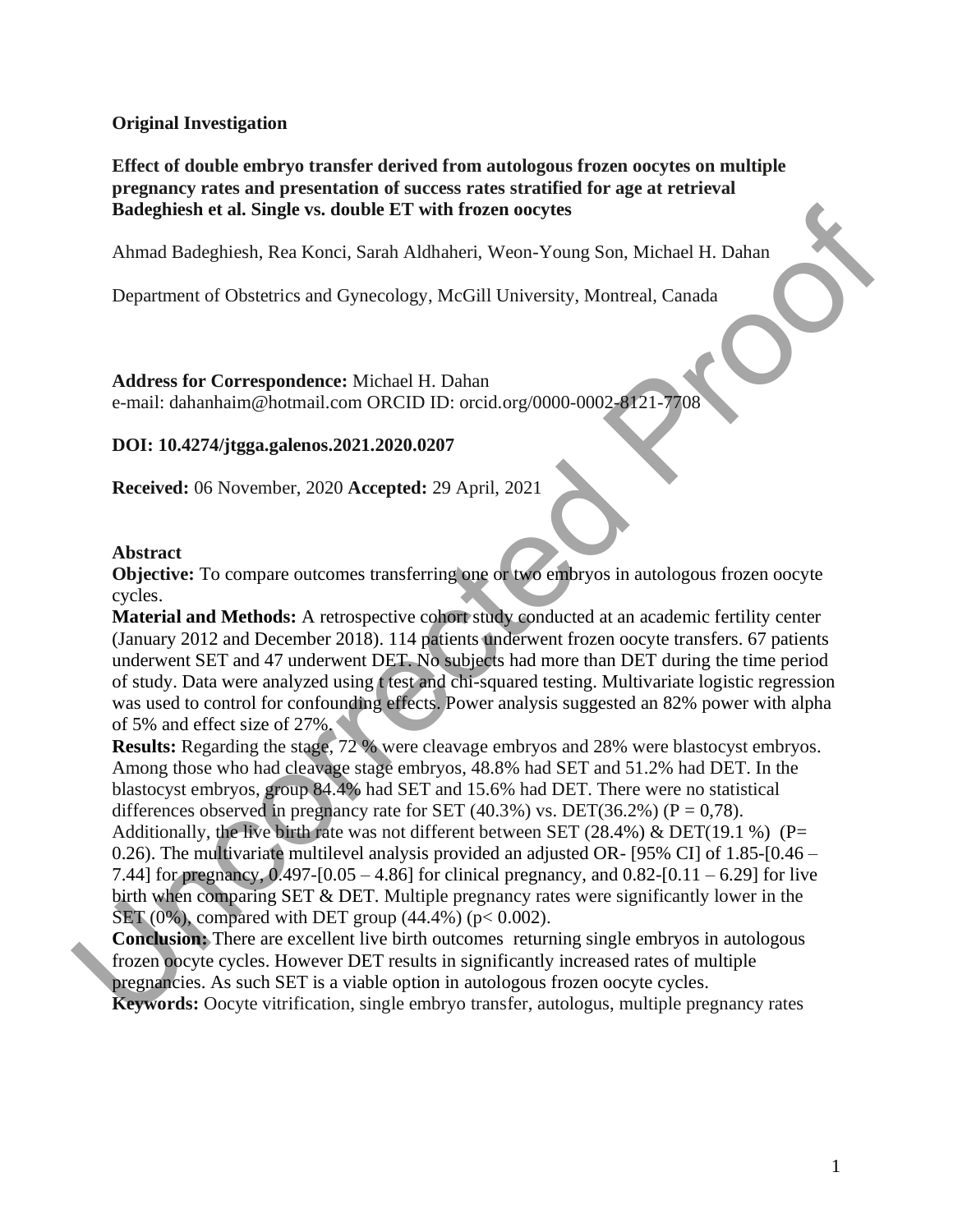#### **Introduction**

With in vitro fertilization (IVF) the number of embryos transferd has been decreased to limit the complications of multiple pregnacy (1,2,3). The American Society for Reproductive Medicine (ASRM) and the Society for Assisted Reproductive Technology (SART) developed guidelines to limit the number of embryos transferred in order to decrease the number of multiple gestations as a result of reproductive technologies (2). Keeping in mind that the ultimate goal of IVF is a healthy singleton live birth, recommendations are made regarding the number of embryos to be transferred based on particular characteristics, including patient age and stage of embryo being transferred. For women under the age of 35 years old performing IVF, generally the transfer of a single embryo, regardless of embryo stage, is the accepted practice, though two embryos may be considered if the prognosis of pregnancy after the transfer is lower. For women between the ages of 35-37 years old, a consideration should be made for a single-embryo transfer. For women between 38-40 years old, the SART recommended not more than three cleavage-stage embryos or two blastocyst embryos are to be transferred. For patients who have euploid embryos available after PGT-A, the transfer of one embryo should be the practice norm. In the 41 to 42 years of age group, there should be no more than four cleavage-stage embryos or three blastocysts transferred. Similarly, if euploid embryos are available, the norm should the transfer of a single blastocyst.

Significant efforts have been made to reduce the incidence of higher order births such as triplets and quadruplets, but twin pregnancy rates have not seen the same decline as a result of double embryo transfers, which continues to be commonly practiced (4). Admittedly, it is important to note that the incidence of monozygotic twins in IVF pregnancies is in fact higher than the incidence in spontaneous pregnancies, a factor that is out of the provider's control (5). A recent study by Freeman *et al*. found that the transfer of a single vitrified-warmed blastocyst is an acceptable practice, given that it maintains live birth rates and decreases the rate of multiple pregnancies and its complications in patients younger than 38 years old (6). It was previously demonstrated that transferring more than one blastocyst in women 40 years of age and greater using autologous gametes, increases the multiple pregnancy rate without significantly changing the live birth rate (7,8). Cumulative live birth rates are maximized when transferring serial single blastocysts in women 40 years of age and greater (9). Vitrification was an advancement in reproductive technologies, where the gamete or embryo undergoes dehydration followed by ultra-rapid cooling which causes minimal ice crystal formation and little if any damage. The development of vitrification allowed the expansion of the oocyte freezing industry. Up until vitrification was developed, oocytes did not freeze well and usually did not survive once thawed or failed to be competent to develop into an embryo with high live birth potential. Women have increasingly used oocyte freezing to hopefully maintain fertility later in life. However, few centers have extensive knowledge on returning embryos from these frozen oocytes. Because oocytes have previously demonstrated greater potential for freezing damage than embryos, the role of single embryo transfer in this group has been minimally studied. Although we believe oocytes that have been vitrified provide excellent pregnancy potential, few large studies verify this. However, a study demonstrated that single embryo transfer after oocyte vitrification can lead to excellent pregnancy rates (6). This study failed to stratify for age of the patient at oocyte collection and did not include older women. The goal of our study is to compare single embryo transfer (SET) versus double embryo transfer (DET) with autologous frozen oocyte cycles by using live birth, pregnancy rates, and multiple pregnancy rates as our primary outcomes in women of all ages and stratified by age. limit the number of embty os transferred in order to docerate the number of multiple gestations are<br>near result of reproductive technologies (2). Keeping in mind that the ultimate goal of IVF is a<br>healthy singleton live bi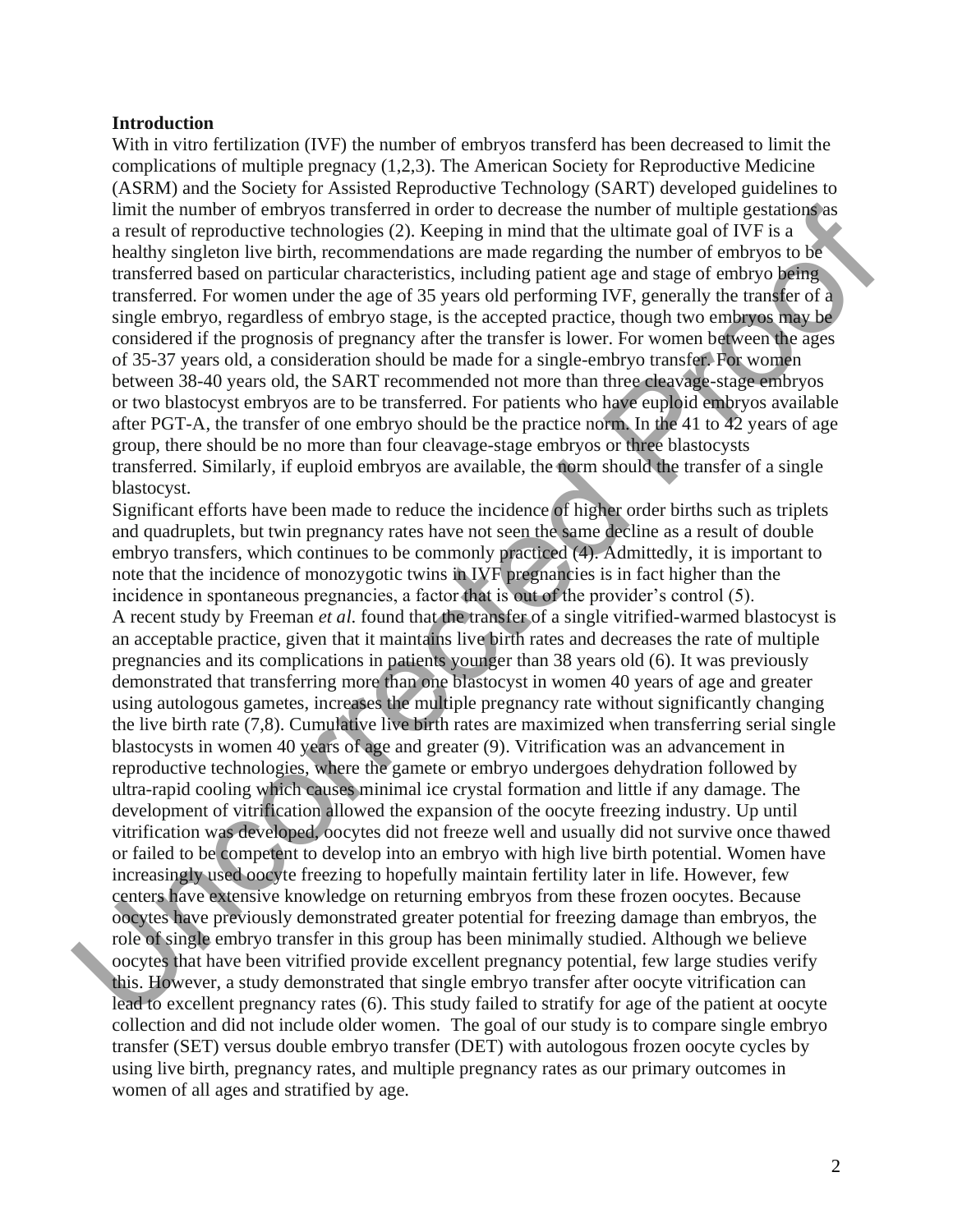#### **Material and Methods Study design**

This is a retrospective cohort study conducted at a single academic fertility center between January 2012 and December 2018, including 114 patients who underwent frozen embryo transfers. 67 patients underwent SET and 47 underwent DET. None of the patients received more than two embryo transfers during the time period of the study. This is the current limit based on government regulation in our jurisdiction. All included patients had a normal uterine cavity, no hydrosalpinx, no thyroid, and no prolactin abnormalities.

Institutional review board (IRB) ethics approval of this retrospective study was obtained, number 2020-5631. Being a retrospective study, informed consent was not required from the patients and was waived by the IRB.

The risks and benefits of single vs. double embryo transfer were discussed between the clinical staff and the patients. The risks associated with multiple gestation pregnancy for both the mother and the fetus were also thoroughly covered. Women under the age of 37 years old at the time of embryo transfer must receive a single embryo while women 37 years of age or more can receive a maximum of 2 embryos. This permitted women who froze oocytes at age 30 and were now undergoing embryo transfer at the age of 37 years old or older to be eligible for the transfer of two embryos. Up until 2016 there was a limit of transfer for two embryos in women under 37 years of age. At the beginning of 2016 this limit was reduced to one embryo. transfers. 67 pairians underwent ESET and 47 underwent DET. None of the pairiest is encircled naby<br>correction in our jurisdiction. All included pairies the pairies from the pairies of pairies and a normal tegrative polyno

Exclusion criteria included untreated uterine leiomyoma, polyps, or hydrosalpinx, untreated thyroid or prolactin abnormalities, women who did not undergo transfer of embryos developed from oocyte vitrification and previous failed embryo transfers. All subjects were included only once.

# **Ovarian stimulation and egg retrieval**

Women underwent gonadotropin stimulation with a combination of follicle stimulating hormone (FSH) and human menopausal gonadotropin (HMG) as part of a gonadotropin-releasing hormone (GnRH) agonist long protocol or antagonist cycle. These cycles were previously described in depth in our previous publication Dahan *et al.,* 2014 (10).

A subcutaneous injection of either human chorionic gonadotropin (hCG) (250 micrograms recombinant hCG (Merck Serono, Canada) or 10,000 IU menopausal hCG (Various Makers, Canada) or buserelyn 1000IU (0.1mg) was given for final oocyte maturation.

Transvaginal ultrasound and rising serum estradiol (L2) levels were used to assess adequate follicular development, which was used to guide the timing of the human chorionic gonadotropin (hCG) or leuprolide acetate injection.

Many of the cycles and particularly in the women 40 years of age or older occurred in couples who refused donor sperm back up, had azoospermia and underwent microTESA or TESA, the day before oocyte collection per clinic protocol. These procedures failed to locate sperm and all oocytes were vitrified. The couple subsequently elected to use donor sperm and the oocytes were thawed and fertilized and transferred subsequently as fresh embryos obtained from frozen oocytes.

# **Vitrification and warming of oocytes**

Vitrification and warming of mature oocytes were performed using a modified method from the one described by Chian in 2009 (11).

For vitrification, the oocytes were incubated in equilibration medium containing 7.5% ( $v/v$ ) ethylene glycol (EG) and 7.5% (v/v) dimethyl sulfoxide (DMSO) for 15 minutes, then transferred to vitrification medium containing 15% ( $v/v$ ) EG, 15% ( $v/v$ ) DMSO, and 0.5 M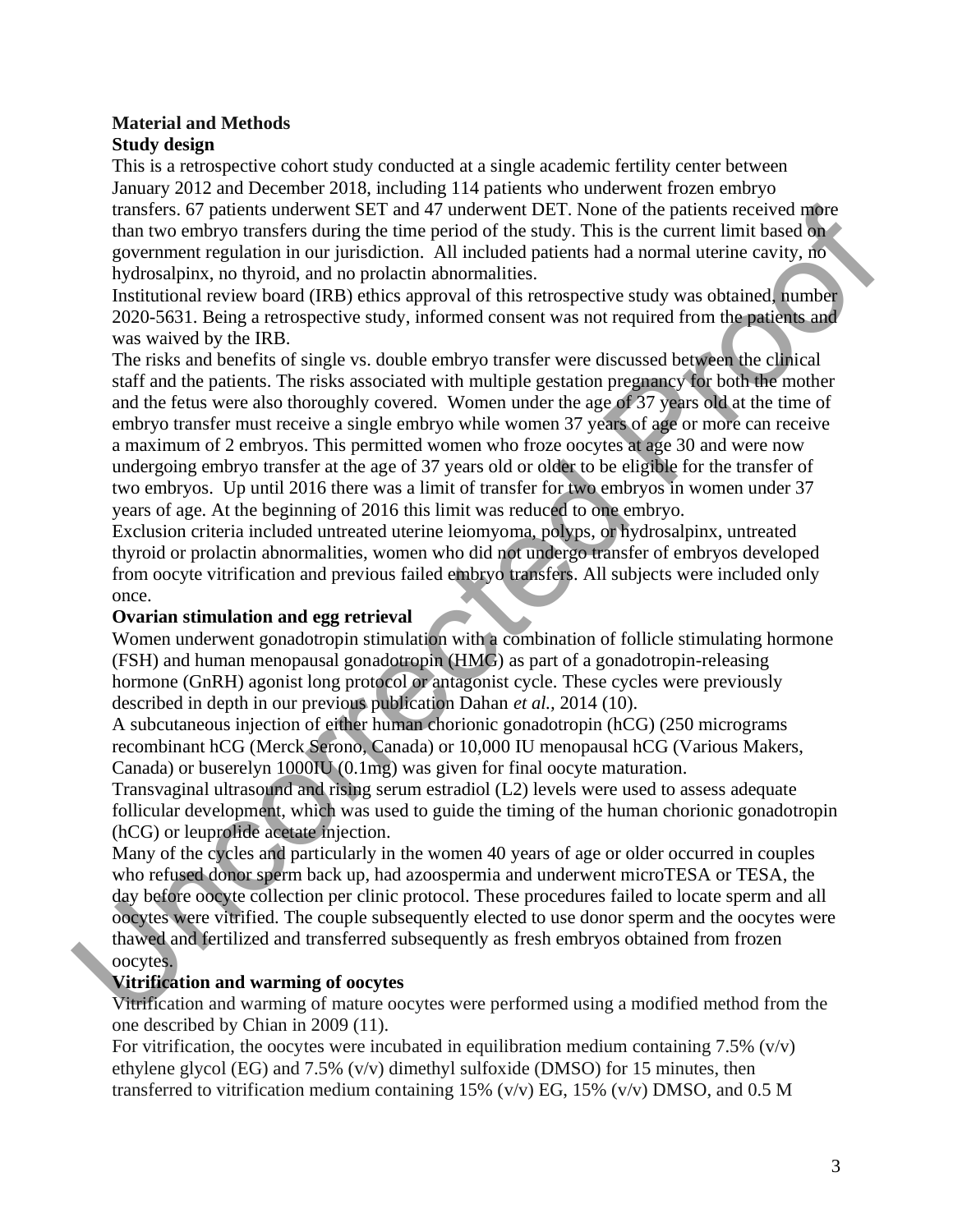Trehalose for 1 minute. The oocytes were then loaded onto a CryoTop (Kitazato Biopharma, Japan) and were immediately plunged into liquid nitrogen for storage.

For warming, the CryoTop was directly inserted into medium containing 1.0M Trehalose for 1 min at 37 °C. The oocytes were transferred into diluent medium-I containing 0.5 M Trehalose for 3 min and then into diluent medium-II containing 0.25 M Trehalose for 3 min. Oocytes were washed twice in washing medium for 3 min each time.

# **Fertilization, culture**

Surviving oocytes were inseminated using intracytoplasmic sperm injection (ICSI) after completing the warming process. Oocytes were checked 18–20 hours post-ICSI for signs of fertilization. Embryos were cultured to the blastocyst stage in the culture medium (Global total, Cooper surgical, USA). Embryo transfer was performed either on day 3 or day 5. All embryos underwent laser assisted hatching using a ZILOS-tk (Hamilton Thorne Instruments Biosciences, Beverly, Massachusetts) device to create an opening of approximately 20 microns in the zona pellusida (ZP). 3 min and then into dilused median-florotaning 0.25 M Trethalose for 3 min. Occytes were<br>swarfed twice in washing medium of 7 smin cast times.<br> **Fertilization, culture**<br> **Evaluation** columns process. Occytes were checked

# **Endometrium preparation for Frozen embryo transfer**

Women were treated with estradiol valerate 2 mg orally three times daily which was titrated up to 12 mg daily as a combination of vaginal and oral intake. When the endometrium reached at least 8 mm in maximum anterior posterior diameter measured trans-vaginally using a Vuluson 8 machine (GE, USA), vaginal progesterone was started the day prior to oocyte thawing and continued until 12 weeks of pregnancy if pregnant.

# **Statistical analysis**

Statistics were compared using SPSS 23.0 (IBM corporation, Chicago, USA). The Continuous data were analyzed using t test and categorical data were analyzed using chi-squared testing. Multivariate logistic regression was used to control for the confounding effects of female age and blastocyst or cleavage transfer. Data is presented as mean ±SD or percentage. Power analysis suggested that with the current number of subjects 82% power with alpha of 5% and effect size of 27% was present.

# **Results**

The average age at the time of oocyte collection was  $36±5$  years old for the 67 patients undergoing SET and 39±5 years old for the 47 patients undergoing DET, which was found to be different (p=0.001). Women in the study varied with 29.8% being under the age of 35 years old, 26.3% between the age of 35-40 years old and 43.9% above the age of 40 years old at the time of oocyte collection (Table 1).

The mean (median) overall survival rate of the oocytes was 83.5% (87.8%), while the mean (median) overall survival of fertilized oocytes after ICSI was 70.1% (71.4%). In regard to the maturation stage at transfer, 72% were cleavage embryos and 28% were blastocyst embryos. Among those who had cleavage stage embryos, 48.8% underwent SET and 51.2% underwent DET. Among patients in the blastocyst embryos group, 84.4% had SET and 15.6% had DET (Table 1).

There were no statistically significant differences observed in pregnancy rates for SET (38.1%) vs. DET (36.2%) (P = 0.78) in all age groups (Table 2). Our results report similar findings for clinical pregnancy rates, with no statistically significant findings apparent when comparing SET  $(32.8\%)$  to DET  $(21.3\%)$  (p = 0.18). In relation to live birth rates, there were no statistically significant differences between the patients who underwent SET (28.4%) and those who underwent DET (19.1%) ( $p = 0.26$ ).

In regard to the subgroup analysis by age category, we divided patients into three different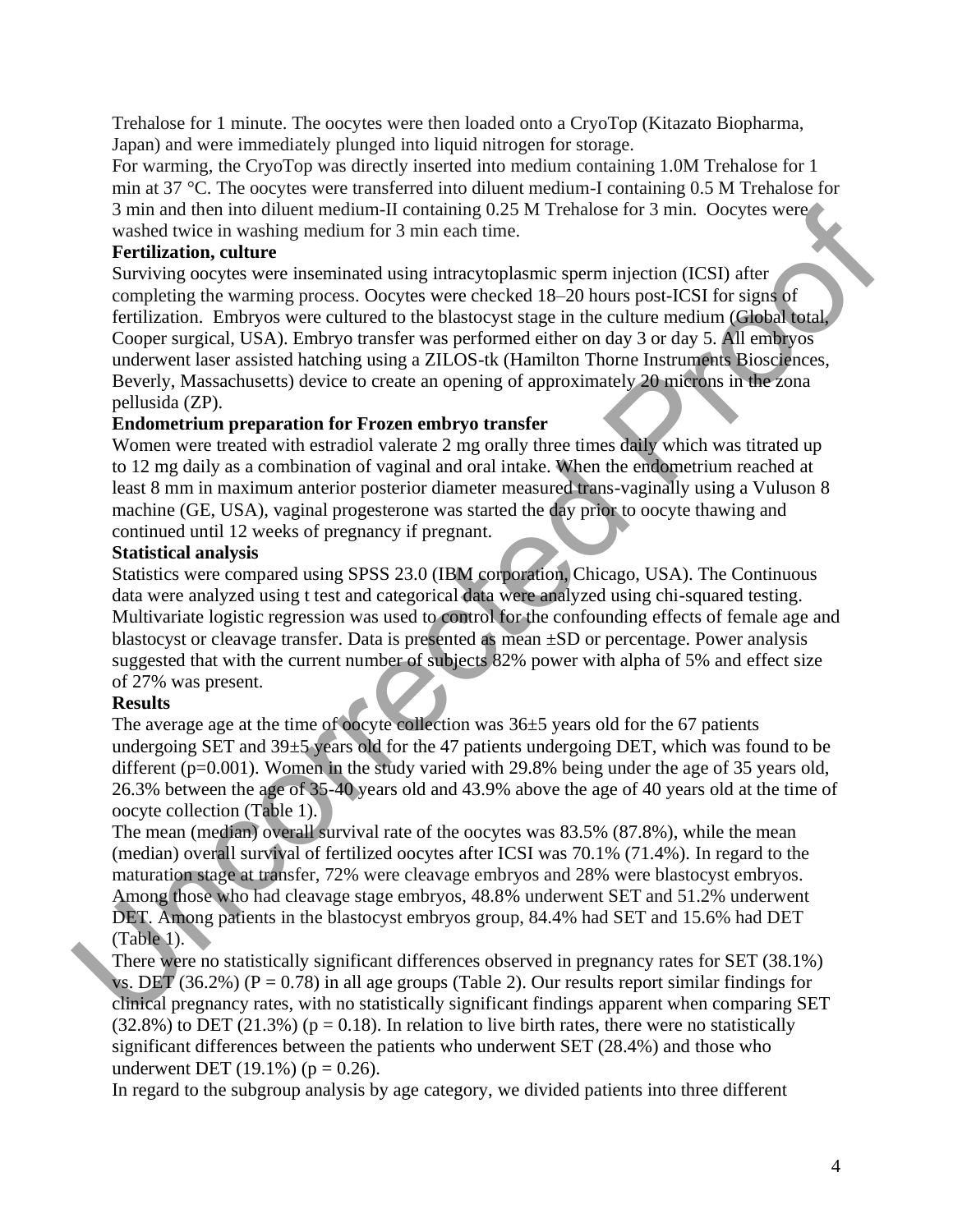groups according to age:  $(\leq 35, 35-40, >10)$  (table 2). In the  $\leq 35$  years old category, though there seems to be a relatively higher percentage of pregnancies (80% vs. 48%), clinical pregnancies (80% vs. 34%) and live births (60% vs. 34%) in the DET group in comparison to the SET group, none of these values were statistically significant. In the 35 to 40 years old category, pregnancy (20% vs. 47%), clinical pregnancy (0 vs. 47%) and live birth (0 vs. 27%) outcomes were similar between DET and SET groups, respectively. Further, in the > 40 years old category, we also failed to demonstrate a statistically significant difference in pregnancy (37% vs. 26%), clinical pregnancy (22% vs. 22%) and live birth rates (22% vs. 22%) when patients who underwent DET as opposed to SET were compared  $(p=0.41, p=0.68, p=0.97)$ , respectively. The multivariate multilevel analysis provided an adjusted OR [95% CI] of 1.85 [0.46 – 7.44] for pregnancy,  $0.497$  [ $0.05 - 4.86$ ] for clinical pregnancy, and  $0.82$  [ $0.11 - 6.29$ ] for live birth when comparing SET and DET while controlling for age and stage of transfer, rendering the differences in outcomes between the two methods non-significant (Table 3). Importantly, multiple gestation live birth rates were significantly lower in the SET (0%), compared with DET group  $(44.4\%)$  (p=0.01), in spite of the possible masked role of lower embryo quality or poor patient history in the DET group.

#### **Discussion**

The comparison between SET and DET in autologous frozen oocyte cycles as measured by rates of pregnancy, clinical pregnancy and live birth rates showed no differences in outcomes in women <35, 35-40, and >40 years old. The use of DET, similar to other studies of frozen embryos, was again demonstrated to increase the risk of a multiple gestation. Our findings on the favourable use of SET while maintaining pregnancy success rates support previous literature that has addressed the same question; however, to our best knowledge there is limited data on women above the age of 40 years old when using vitrified oocytes. In fact, little is known about how oocytes from women 40 years of age or greater vitrify and the resultant pregnancy and live birth rates from these oocytes. Interestingly our live birth rates obtained in this study of approximately 22% in women who vitrified oocytes at 40 years of age are similar to our outcomes in women using fresh autologous oocytes at 41 and 42 years of age which were 20% in 2018 (9), without the use of PGT-A. In a recent scientific impact paper published by the British Royal College of obstetricians and gynaecologist on elective egg freezing for non-medical reasons, the authors stated that "Success rates will be limited in women who are already in their mid–late 30s" (12). However they could not cite a source for this statement. Our data suggests that success rates using autologous frozen oocytes remained similar to fresh IVF cycles when stratified for age although, they will be center specific. All be it, success rates are preliminary given the relatively small number of subjects in our study. As such, we call on centers doing large numbers of cycles of elective oocyte cryo-preservation, particularly those in New York, to provide data stratified for age, so that success rates can be better established in this population. pregnancy (20% vs. 47%), clinical pregnancy (0 vss. 47%) and live bith (0 vs. 27%) outcomes<br>vere similar between DET and SFI' groups, respectively. Further, in the > 40 years old<br>category, we also failed to demonstrate a s

Importantly, live birth rates after single embryo transfer as a result of autologous oocyte vitrification was respectable at all age groups studied. However, bias must have existed in relation to allocation to single or double embryo transfer. Particularly women with worse quality embryos or worse prognosis were more likely to receive double embryo transfer, in our study. Nevertheless, multiple gestation rates were high with double embryo transfer in this group. Results suggest that single embryo transfer is a viable safe option after autologous oocyte vitrification irrelevant of age.

Advanced maternal age (AMA) is generally well defined in the literature as maternal age above 35 years old. In Canada, the average age of mothers at first birth has been steadily inclining since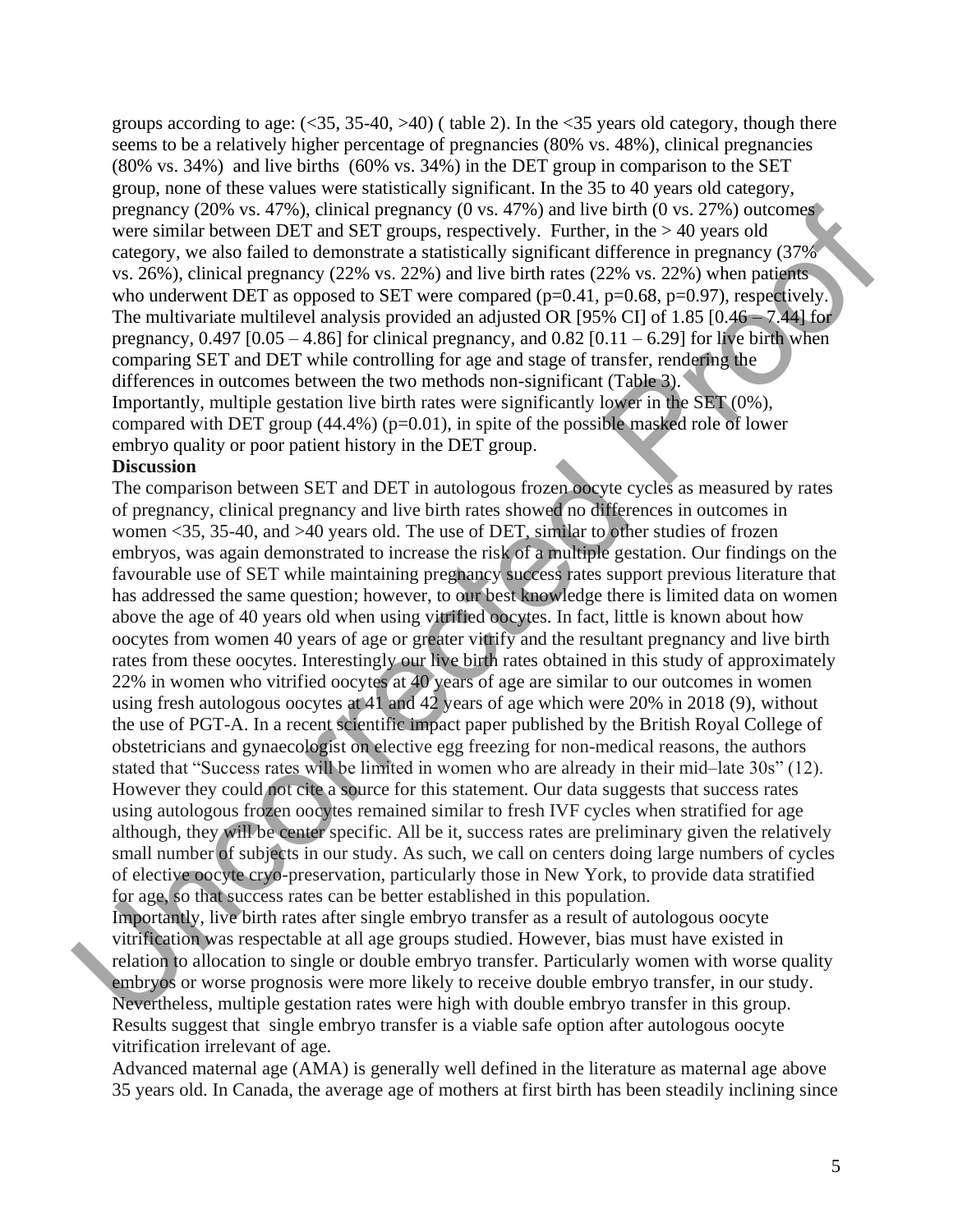the 1960s (13). Interestingly, Statistics Canada reported a shift in the age distribution of mothers who have a multiple birth (13). The proportion of women between the age of 35-39 years old who gave birth to twins increased from 9.8% to 23.1% in the span of 25 years and the proportion of those 40-44 years old increased from 1.0% to 5.6%. Simultaneously, there has been a decrease in the proportion of women who had twins and were in their late 20s, from 38% to 24.4%. The increased use of assisted reproductive technologies are the primary contributing factors to the increase in rates of twin births in older age groups. The results from our study suggest that SET is a viable alternative in women 40 years of age or greater when using vitrified oocytes. Advanced maternal age is associated with fetal growth restriction (FGR), premature birth, NICU admission, neonatal death, gestational diabetes, preeclampsia and stillbirth (14, 15). The combination of the plethora of inherent risks that accompany AMA pregnancies with the wellestablished risks associated with higher order pregnancies could lead to an overall increase in regard to maternal and fetal co-morbidities and should be avoided

A factor commonly discussed in the literature regarding embryos transferred in a cycle is the stage or quality of the embryo. In our study, we observed that the SET group had an almost equal distribution of cleavage and blastocyst transfers, while the DET group had a majority of embryos in the cleavage stage (89.4%) and fewer in the blastocyst stage (10.6%). Overall, the literature presents heterogeneous findings regarding whether there is a benefit to transfer at one stage versus the other. A Cochrane systematic review published in 2016 that reported on 27 randomized controlled trials and a total of 4031 women found moderate quality evidence for clinical pregnancy when employing fresh blastocyst stage transfer; however, there was no difference found in cumulative clinical pregnancy rates when both fresh and thawed cycles from a single egg collection procedure were used (16). A subsequent systematic review and metaanalysis of reproductive outcomes (clinical pregnancy, live birth, ongoing pregnancy, cumulative pregnancy, and miscarriage) was published in May of 2017 by Martins *et al.,* in which the group reported on 12 RCTs and 1200 women, stating no evidence found on the superiority of blastocyst compared to cleavage stage transfers (17). Further studies and meta-analyses are needed to assess how transfer of thawed embryos at the cleavage stage versus the blastocyst stage compares in terms of desired outcomes. In our study, even when adjusting for the stage of the embryo at the time of transfer, our results showed no differences in pregnancy, clinical pregnancy and live birth rates in the SET vs. DET group. Further and larger studies are needed to confirm our results. in the proportion of women who had wises and ween in their late 20s, from 38% to 24.4%. The<br>mecresced it can be increase in rate and we increase in the interaction of states of with bittle increase in rates of with bittles

#### **Study Limitation**

One of the limitations of our study was the small population size and non-randomization of the patient population. Given the nature of the trial, the employment of an RCT may be difficult to implement. While one method of treatment is not inferior to another, randomizing patients to SET vs. DET would put a group of patients at risk of a higher order pregnancy, which may not be a desired outcome of the woman or couple who are putting themselves through IVF treatment. In addition, we provide information on our outcomes of interest: pregnancy, clinical pregnancy, live birth rates and multiple gestation live birth rates, but we did not further report on pregnancy complications observed or incidence of complications observed in the multiple gestation groups, which was unavailable at this time. The ages of some of the groups differed, however this was accounted for with multivariate stepwise logistic regression analysis to control for confounding effects.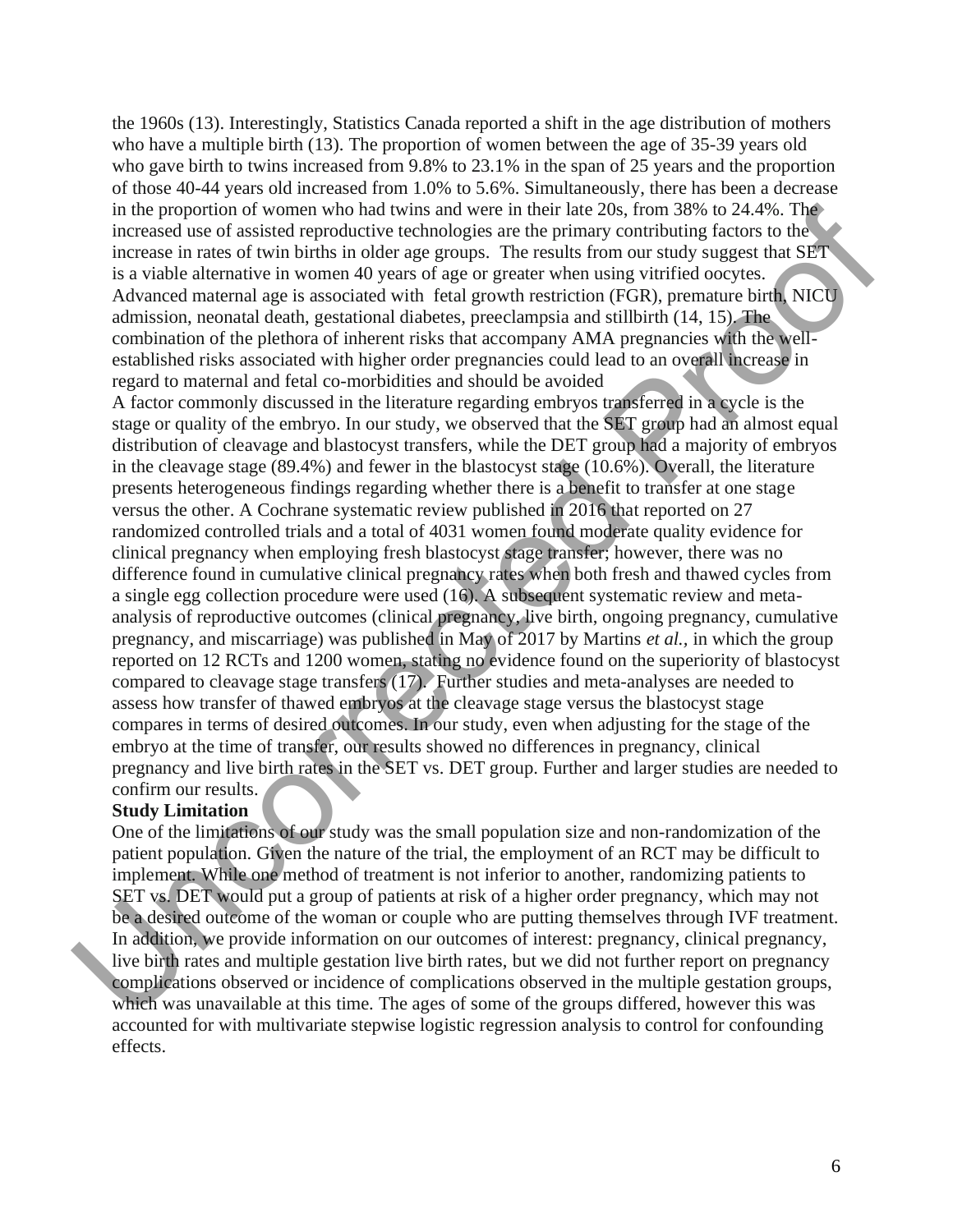# **Conclusion**

Vitrification of oocytes for women 35 years of age or older gives excellent pregnancy and live birth rates, similar to those seen with fresh autologous oocytes. This is even true for women 40 years of age or greater. Multiple pregnancy rates are lowest with SET as opposed to DET even after oocyte vitrification and even among women at least 40 years of age when the oocytes were vitrified. The limited use of DET, particularly in women over 35, may contribute to reduced rates of maternal and fetal co-morbidities by reducing the rate of multiple gestation live birth rates. Our study of 114 women does not support the use of DET in any age group, based on when oocytes were vitrified. after cocyet virtification and even anong women at least 40 years of age when the cocytes we[re](https://www.ncbi.nlm.nih.gov/pubmed/?term=Howard%20KG%5BAuthor%5D&cauthor=true&cauthor_uid=30859416) completed and test co-morbidities by reducing the rate of multiple gestation live birth rates of marenal and fetal co-morbidit

**Conflict of Interest:** No conflict of interest is declared by the authors. **Financial Disclosure:** The authors declared that this study received no financial support.

#### **References**

- 1. Bortoletto, P., J. Bakkensen, and R.M. Anchan. Embryo transfer: timing and techniques. Minerva Endocrinol 2018; 43(1):57-68.
- 2. Criteria for number of embryos to transfer: a committee opinion. Fertil Steril 2013; 99(1):44-6
- 3. Multiple gestation pregnancy. The ESHRE Capri Workshop Group Hum Reprod, 2000;15:1856-64.
- 4. J.A. Martin, B.E. Hamilton, M.J. Osterman. Three decades of twin births in the United States, 1980–2009 NCHS Data Brief, 2012;80:1-8
- 5. K.I. Aston, C.M. Peterson, D.T. Carrell. Monozygotic twinning associated with assisted reproductive technologies: a review. Reproduction, 2008;136:377386
- 6. Freeman MR, Hinds MS, Howard KG, Howard JM, Hill GA. Guidance for elective single-embryo transfer should be applied to frozen embryo transfer cycles. J Assist Reprod Genet. 2019;36:939-46
- 7. Tannus S, Son WY, Dahan MH. Elective single blastocyst transfer in advanced maternal age. J Assist Reprod Genet. 2017;34:741-748.
- 8. Alasmari NM, Son WY, Dahan MH. The effect on pregnancy and multiples of transferring 1-3 embryos in women at least 40 years old. J Assist Reprod Genet. 2016;33:1195-202.
- 9. Tannus S, Cohen Y, Son WY, Shavit T, Dahan MH. A Cumulative live birth rate following elective single blastocyst transfer compared with double blastocyst transfer in women aged 40 years and over. Reprod Biomed Online. 2017;35:733-738.
- 10. Dahan MH, Agdi M, Shehata M, Son W, Tan SL. A comparison of outcomes from in vitro fertilization cycles stimulated with either recombinant luteinizing hormone (LH) or human chorionic gonadotropin acting as an LH analogue delivered as human menopausal gonadotropins in subjects with good or poo ovarian reserve: a retrospective analysis. Eur J Obstet Gynecol Reprod Biol 2014;172:70-3.
- 11. Chian R-C,Huang J-Y, Gilbert L, SonW-Y, Holzer H, Cui S-J, et al. Obstetric outcomes following vitrification of in vitro and in vivo matured oocytes. Fertil Steril. 2009;91:2391–8.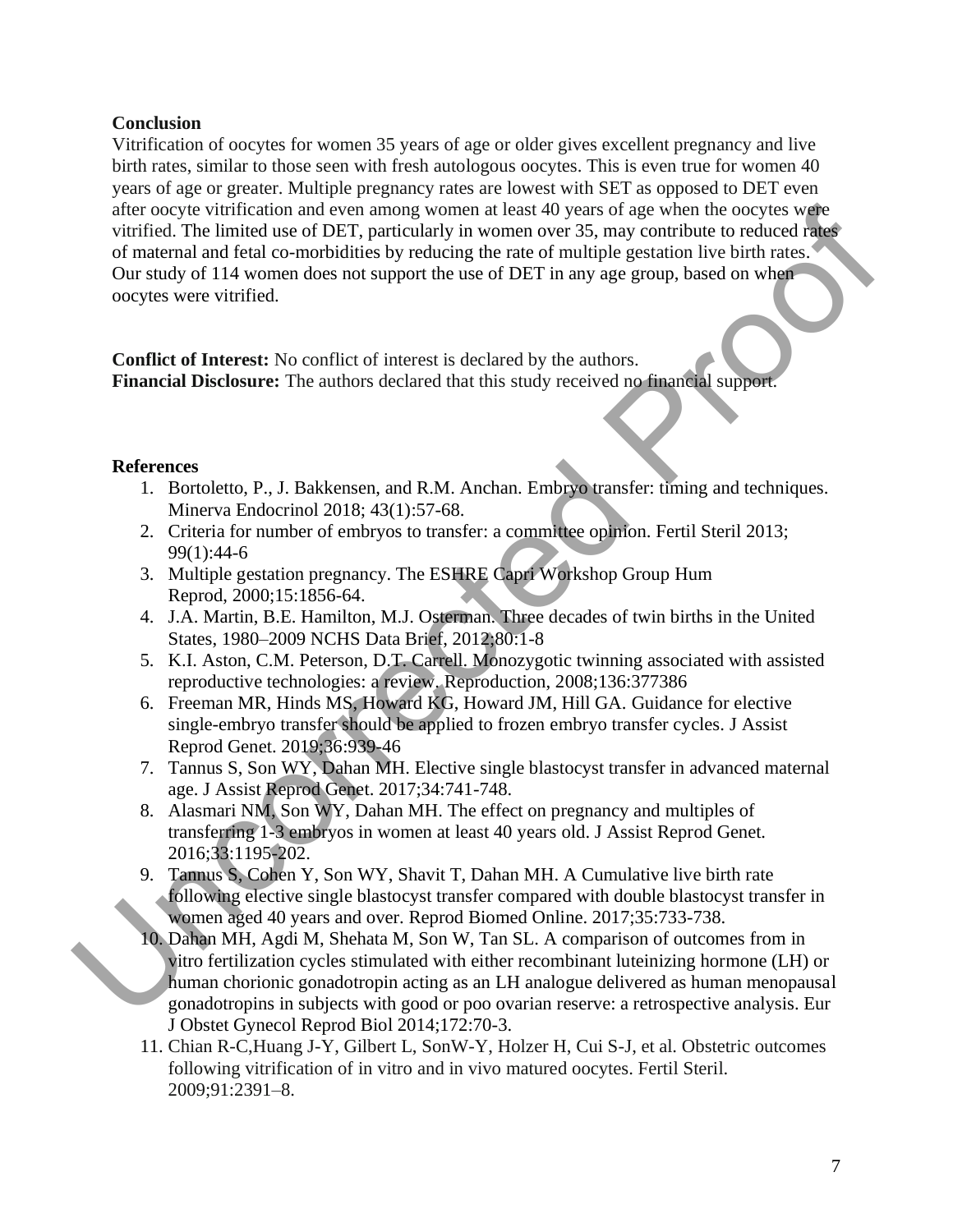- 12. Anderson RA, Davies MC, Lavery SA. Elective Egg Freezing for Non-Medical Reasons: Scientific Impact Paper No. 63. BJOG. 2020 Aug;127(9):e113-e121
- 13. Provencher C, Milan A, Hallman S, D'Aoust C. Report on the Demographic Situation in Canada. 2016; [https://www150.statcan.gc.ca/n1/en/pub/91-209-x/2018001/article/54956](https://www150.statcan.gc.ca/n1/en/pub/91-209-x/2018001/article/54956-eng.pdf?st=zclCRGSe) eng.pdf?st=zclCRGSe
- 14. Lean SC, Derricott H, Jones RL, Heazell AEP. Advanced maternal age and adverse pregnancy outcomes: A systematic review and meta-analysis. *PLoS One*. 2017;12(10):e0186287.
- 15. Pinheiro RL, Areia AL, Mota Pinto A, Donato H. Advanced Maternal Age: Adverse Outcomes of Pregnancy, A Meta-Analysis. Acta Med Port 2019;32:219-226.
- 16. Glujovsky D, Farquhar C, Quinteiro Retamar A, Alvarez Sedo C, Blake D. Cleavage stage versus blastocyst stage embryo transfer in assisted reproductive technology. Cochrane Database of Systematic Reviews 2016, Issue 6. Art. No.: CD002118. DOI: 10.1002/14651858.CD002118.pub5
- 17. Martins WP, Nastri CO, Rienzi L, van der Poel SZ, Gracia C, Racowsky C. Blastocyst vs cleavage-stage embryo transfer: systematic review and meta-analysis of reproductive outcomes. Ultrasound Obstet Gynecol. 2017;49:583-591.



|                                                                                     | eng.pdf?st=zclCRGSe                                                    |              |                      |                                                                                           |                               |  |
|-------------------------------------------------------------------------------------|------------------------------------------------------------------------|--------------|----------------------|-------------------------------------------------------------------------------------------|-------------------------------|--|
|                                                                                     |                                                                        |              |                      | 14. Lean SC, Derricott H, Jones RL, Heazell AEP. Advanced maternal age and adverse        |                               |  |
|                                                                                     |                                                                        |              |                      | pregnancy outcomes: A systematic review and meta-analysis. PLoS One.                      |                               |  |
|                                                                                     | 2017;12(10):e0186287.                                                  |              |                      |                                                                                           |                               |  |
|                                                                                     |                                                                        |              |                      | 15. Pinheiro RL, Areia AL, Mota Pinto A, Donato H. Advanced Maternal Age: Adverse         |                               |  |
|                                                                                     |                                                                        |              |                      | Outcomes of Pregnancy, A Meta-Analysis. Acta Med Port 2019;32:219-226.                    |                               |  |
|                                                                                     |                                                                        |              |                      | 16. Glujovsky D, Farquhar C, Quinteiro Retamar A, Alvarez Sedo C, Blake D. Cleavage stage |                               |  |
|                                                                                     |                                                                        |              |                      | versus blastocyst stage embryo transfer in assisted reproductive technology. Cochrane     |                               |  |
|                                                                                     | Database of Systematic Reviews 2016, Issue 6. Art. No.: CD002118. DOI: |              |                      |                                                                                           |                               |  |
|                                                                                     | 10.1002/14651858.CD002118.pub5                                         |              |                      |                                                                                           |                               |  |
|                                                                                     |                                                                        |              |                      | 17. Martins WP, Nastri CO, Rienzi L, van der Poel SZ, Gracia C, Racowsky C. Blastocyst vs |                               |  |
|                                                                                     |                                                                        |              |                      | cleavage-stage embryo transfer: systematic review and meta-analysis of reproductive       |                               |  |
|                                                                                     | outcomes. Ultrasound Obstet Gynecol. 2017;49:583-591.                  |              |                      |                                                                                           |                               |  |
|                                                                                     |                                                                        |              |                      |                                                                                           |                               |  |
|                                                                                     |                                                                        |              |                      |                                                                                           |                               |  |
|                                                                                     |                                                                        |              |                      |                                                                                           |                               |  |
|                                                                                     |                                                                        |              |                      |                                                                                           |                               |  |
|                                                                                     |                                                                        |              |                      |                                                                                           |                               |  |
|                                                                                     |                                                                        |              |                      |                                                                                           |                               |  |
|                                                                                     |                                                                        |              |                      |                                                                                           |                               |  |
| Table 1. Demographics and embryo characteristics of patients undergoing SET vs. DET |                                                                        |              |                      |                                                                                           |                               |  |
|                                                                                     |                                                                        |              | SET (n=67) (58.8%)   | DET n=47 $(41.2\%)$                                                                       | p (95% CI)                    |  |
| AGE mean $+/-$ SD (median) at time of                                               |                                                                        |              | $36,45 \pm 5.2$ (35) | $39,64 \pm 5(41)$                                                                         | $0,001$ ( $-5,08$ ; $-1,24$ ) |  |
| oocyte collection                                                                   |                                                                        |              |                      |                                                                                           |                               |  |
| Age at collection                                                                   | $<$ 35                                                                 | 29 (43,3 %)  |                      | 5(10,6%)                                                                                  |                               |  |
| (stratified)                                                                        | $35 - 39$                                                              | $15(22,4\%)$ |                      | 15(31,9)                                                                                  | $\overline{a}$                |  |
| >40                                                                                 |                                                                        | 23 (34,3 %)  |                      | 27 (57,4 %)                                                                               | $\overline{a}$                |  |
| Cleavage stage embryo number of patients                                            |                                                                        | 40 (48.8 %)  |                      | 42 (51.2 %)                                                                               |                               |  |
| (% of cleavage transfers)                                                           |                                                                        |              |                      |                                                                                           | 0,000                         |  |
| Blastocyst stage embryo number of                                                   |                                                                        | 27 (84,4%)   |                      | 5(15,6%)                                                                                  |                               |  |
| patients (% of blastocyst transfers)                                                |                                                                        |              |                      |                                                                                           |                               |  |
| Age distribution: number of patients $(\%)$                                         |                                                                        |              |                      |                                                                                           |                               |  |
| $<$ 35                                                                              |                                                                        |              | 34 (29,8 %)          |                                                                                           |                               |  |
| 35-39 $(\%)$                                                                        |                                                                        |              | 30 (26,3 %)          |                                                                                           |                               |  |
| >40(%                                                                               |                                                                        |              | 50 (43,9 %)          |                                                                                           |                               |  |
|                                                                                     |                                                                        |              |                      |                                                                                           |                               |  |
|                                                                                     |                                                                        |              |                      |                                                                                           |                               |  |
|                                                                                     |                                                                        |              |                      |                                                                                           |                               |  |